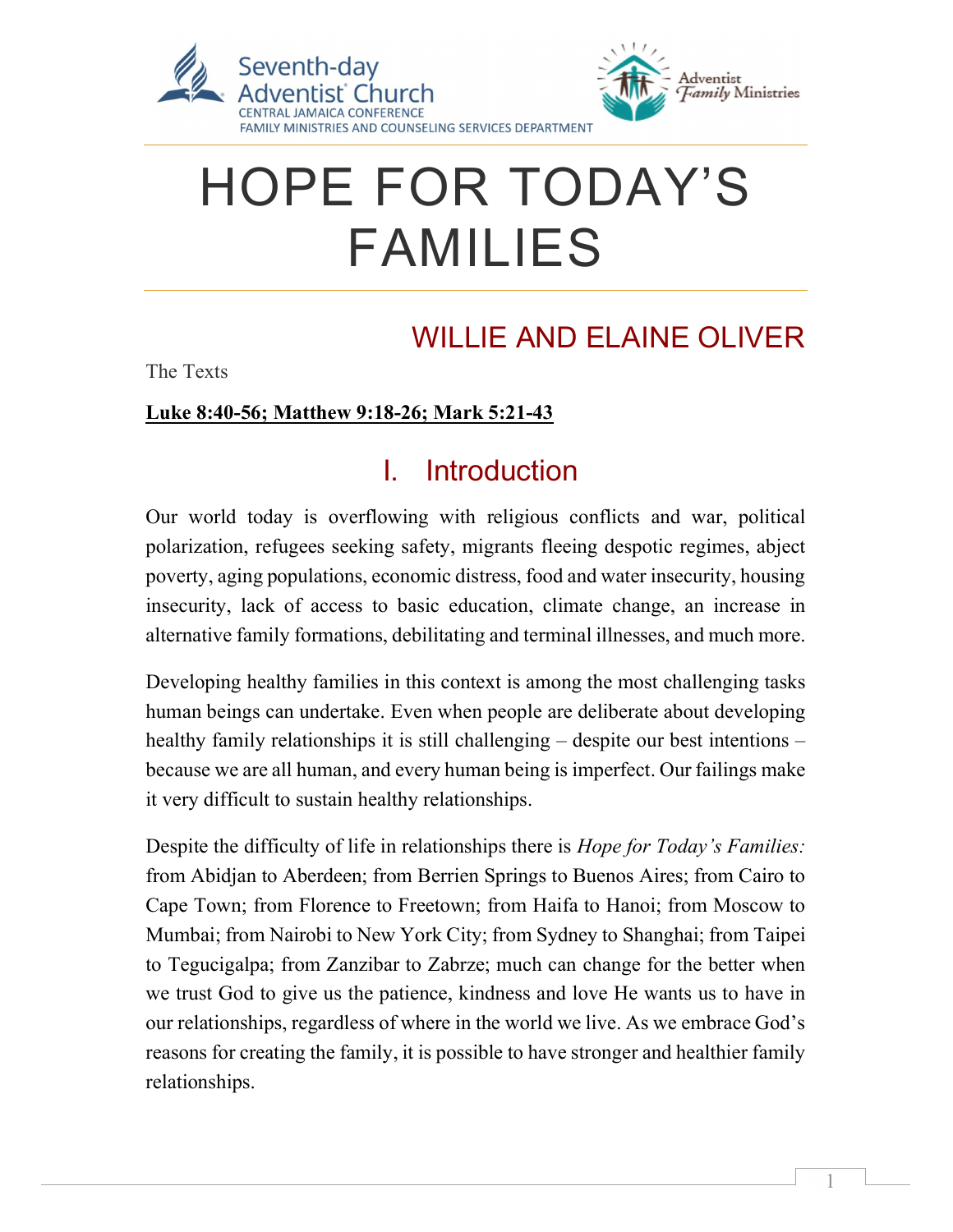

Our topic today is titled "Hope for Today's Families." Let us pray.

### II. The Text: Luke 8:40-56 A Girl Restored to Life and A Woman Healed

<sup>40</sup> So it was, when Jesus returned, that the multitude welcomed Him, for they were all waiting for Him. <sup>41</sup> And behold, there came a man named Jairus, and he was a ruler of the synagogue. And he fell down at Jesus' feet and begged Him to come to his house, <sup>42</sup> for he had an only daughter about twelve years of age, and she was dying. But as He went, the multitudes thronged Him. <sup>43</sup> Now a woman, having a flow of blood for twelve years, who had spent all her livelihood on physicians and could not be healed by any, <sup>44</sup> came from behind and touched the border of His garment. And immediately her flow of blood stopped. <sup>45</sup> And Jesus said, "Who touched Me?" When all denied it, Peter and those with Him said, "Master, the multitudes throng and press You, and You say, 'Who touched Me?'" <sup>46</sup> But Jesus said, "Somebody touched me, for I perceived power going out from Me."<sup>47</sup> Now when the woman saw that she was not hidden, she came trembling; and falling down before Him, she declared to Him in the presence of all the people the reason she had touched Him and how she was healed immediately. <sup>48</sup> And He said to her, "Daughter, be of good cheer; your faith has made you well. Go in peace." <sup>49</sup> While He was still speaking, someone came from the ruler of the synagogue's house, saying to him, "Your daughter is dead. Do not trouble the Teacher." <sup>50</sup> But when Jesus heard it, He answered him, saying, "Do not be afraid; only believe, and she will be made well." <sup>51</sup> When He came into the house, He permitted no one to go in except Peter, James, and John, and the father and mother of the girl. <sup>52</sup> Now all wept and mourned for her; but He said, "Do not weep; she is not dead, but sleeping."<sup>53</sup> And they ridiculed Him, knowing that she was dead. <sup>54</sup> But He put them all outside, took her by the hand and called saying, "Little girl, arise." <sup>55</sup> Then her spirit returned, and she arose immediately. And He commanded that she be given something to eat. <sup>56</sup> And her parents were astonished, but He charged them to tell no one what had happened.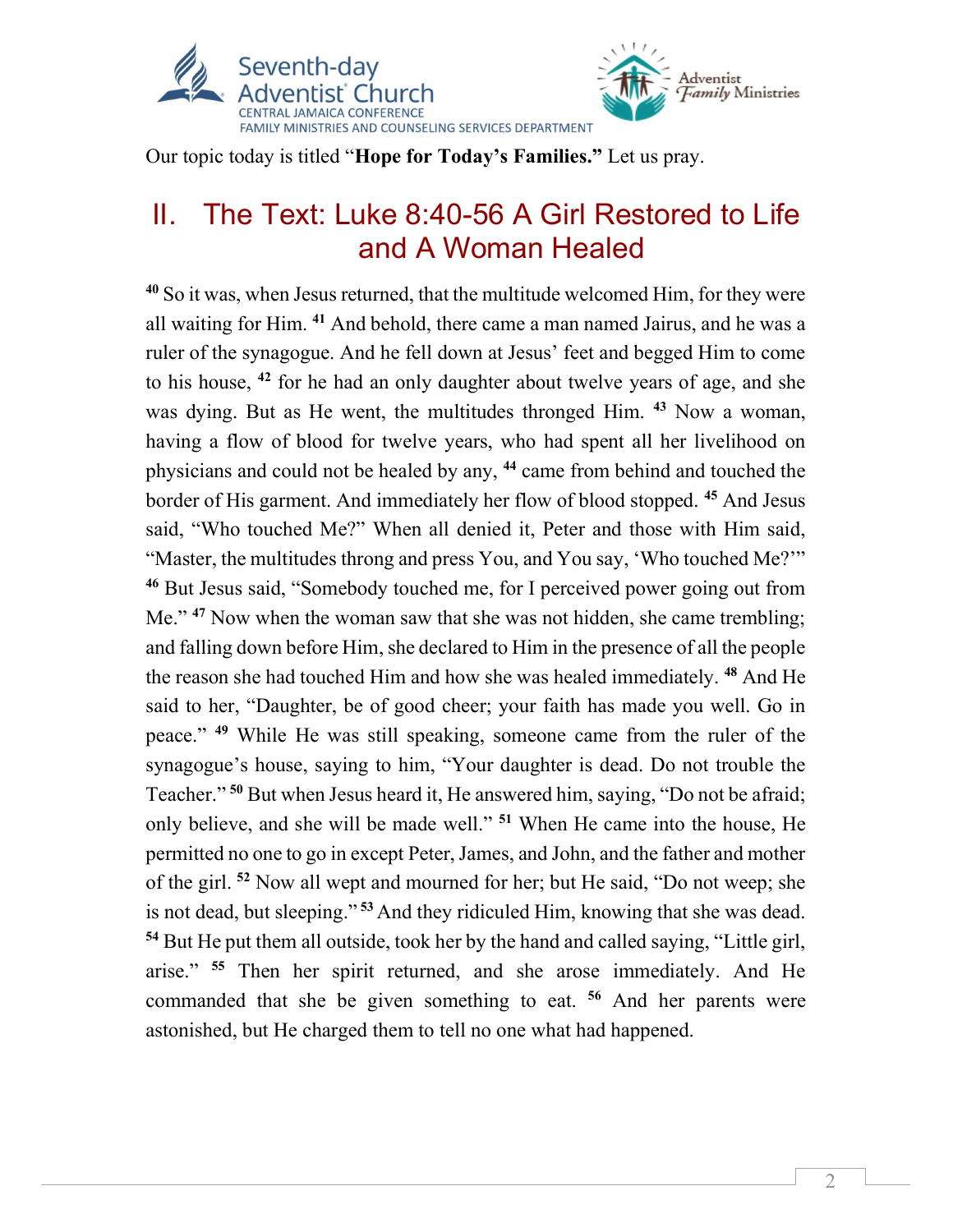

# III. Explication and Application

Adventist<br>*Family* Ministries

The context of this narrative finds Jesus on the Western shore of the Sea of Galilee – probably in Capernaum – having just recently been in Gergesa, a place on the Eastern side of the Sea of Galilee. It was in the country of Gadarenes or Gergesenes (today's Golan Heights), where Jesus had recently healed a demo possessed man, according to Luke (Luke 8:26-27) and Mark's (Mark 5:1-2) accounts. Matthew (Matthew 5:28) claims there were two demon possessed men. With compassion Jesus cast out the demons who begged to be allowed into a herd of pigs (Luke 8:31-33). This action caused fear and anger in the people of that place who then urged Jesus to get out of their country and leave them alone.

It is possible the people on the Western shore of Galilee had heard about the wonderful miracles Jesus had just performed and wished for Him to do great things among them as well. Or, perhaps, they simply wanted to see the man who had accomplished such outstanding wonders to be able to boast to their friends that they had been with Him. Whatever the case, the biblical account declares in Luke 8:40 "the multitude welcomed Him."

A prominent man of great reputation and wealth and an unassuming woman – on the Western bank – carried their own heavy burdens and were among those who welcomed the presence of Jesus. The man's name is given – Jairus – but the woman is anonymous. Jairus was an affluent leader of the synagogue who with humility and courage came to Jesus to plead for the life of his child, even as his temple colleagues plotted to kill Jesus. She on the other hand was humble, a poor woman who had exhausted all her money attempting to get well, only to see her condition grow worse. She was desperately hoping to get assistance for herself. Jairus was gratified for the twelve years of happiness with his daughter, but now he might lose her at any moment. The woman had endured twelve years of despair because of her condition; but was hoping Jesus could make her well.

At once Jesus set out with Jairus for his home. And, while the disciples had experienced this gracious response from Jesus in the past, they were a bit alarmed by how amenable Jesus was to the request of the arrogant rabbi. Still, they went along with Jesus as the crowd followed enthusiastically and hopeful. Although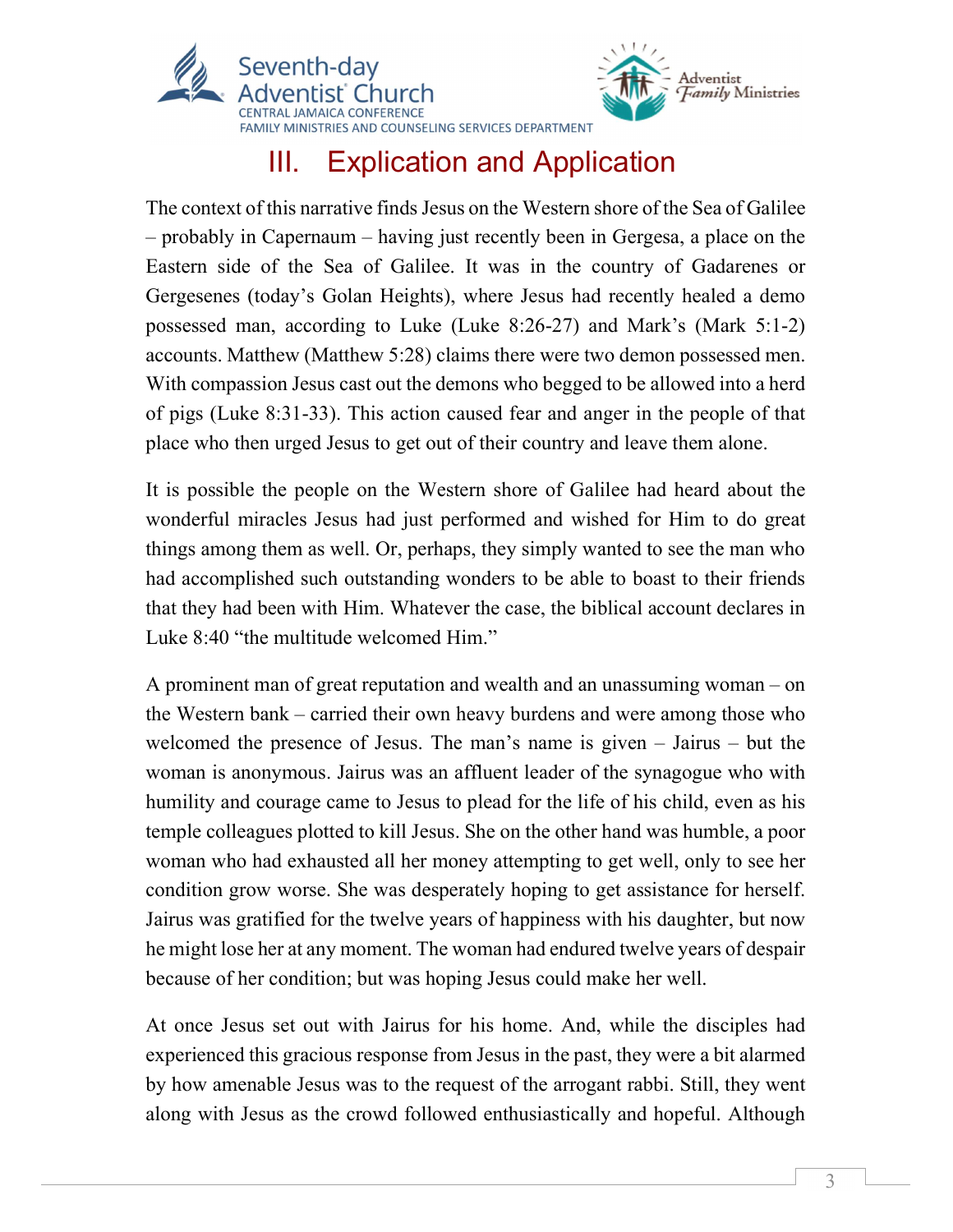



the home of Jairus was not far from where he had found the Master, progress was very slow because of the very large crowd of people pressing Jesus on every side. While the anxious father was concerned about the slow progress being made; at regular intervals Jesus stopped to help someone in need or to bring consolation to a person in distress.

As they travelled to the ruler's home a messenger pushed through the crowd with bad news for Jairus. His daughter had died so it was no use to trouble Jesus anymore. However, Jesus heard the message and immediately reached out with comfort to the brokenhearted father, saying: "Do not be afraid; only believe, and she will be made well" (Luke 8:50).

The scene at the ruler's home was already one that would break any father's heart. The professional mourners were already onsite weeping and wailing, and a group of neighbours, relatives, and friends were also by this time there. The Jews of the day engaged quickly in sharing and showing their grief, given that the body was expected to be buried the same day after being washed and anointed.

Put off by the noise, Jesus tried to quiet the crowd by telling them that the girl was not dead but sleeping. You can bet that this did not go over well with all those at the scene. Since for Jesus death is but a sleep, He was being absolutely truthful in His statement. But the assembled group ridiculed Jesus because to them the girl was really dead. They did not realize that Jesus was "the resurrection and the life" (John 11:25). After all, was it not Jesus who had raised the son of the widow of Nain (Luke 7:11-15)? Had He not told John the Baptist that the dead were being raised (Luke 7:22)? Clearly, the mourners didn't believe these reports and thought Jesus to be a charlatan and a fool.

After moving everyone out of the house, Jesus took Peter, James, John, and the father and mother of the dead girl, into her room. Taking her by the hand, Jesus spoke to her in Aramaic, the language spoken at that home: "Talitha cumi! Litter girl, arise!" These were not magic words but a command from the life-giver. Ellen White describes the subsequent this way: "Instantly a tremore passed through the unconscious form. The pulses of life beat again. The lips unclosed with a smile. The eyes opened widely as if from sleep, and the maiden gazed with wonder on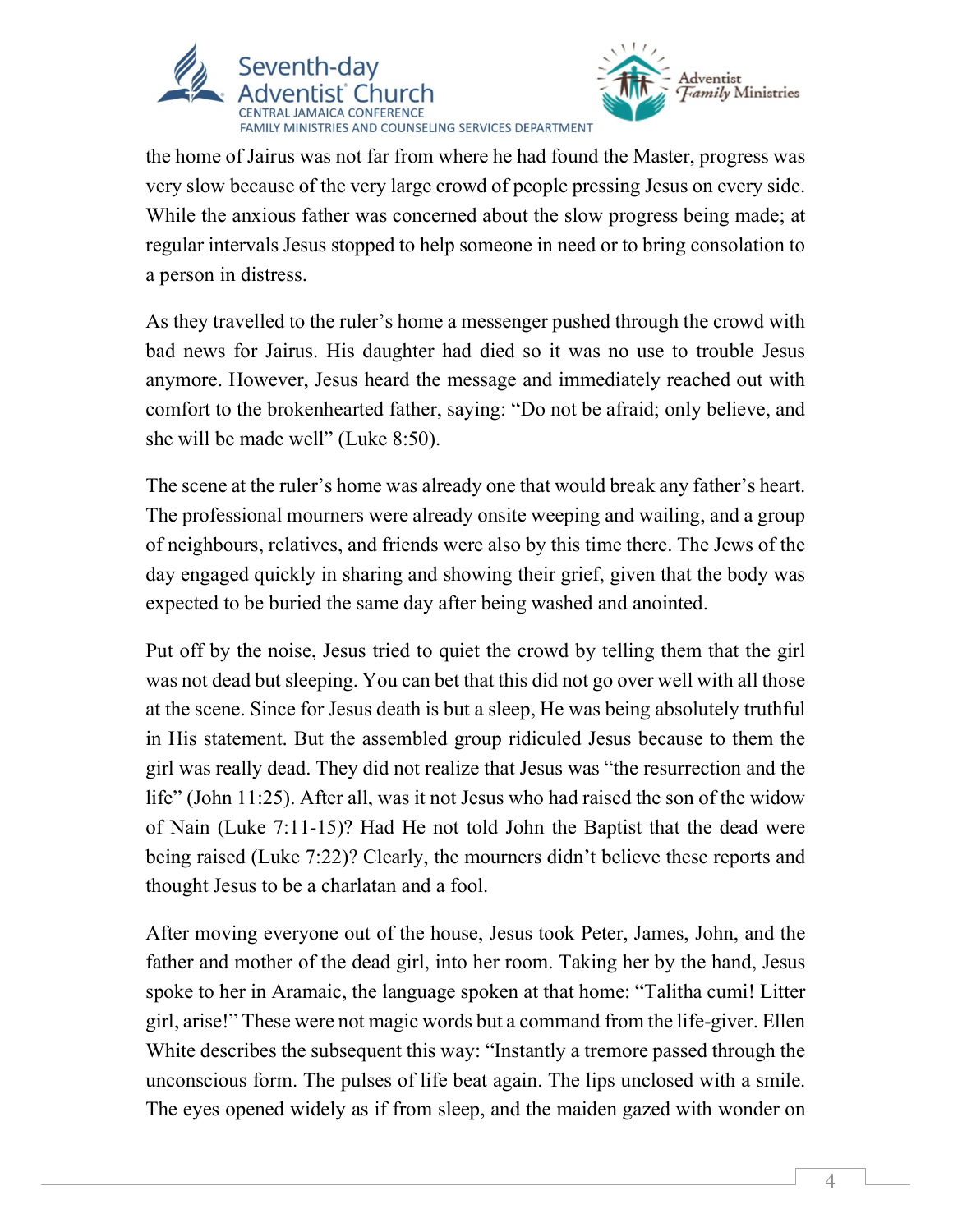



the group beside her. She arose, and her parents clasped her in their arms and wept for joy."

Of course, on the way to Jairus' home Jesus came in contact with a woman in the crowd. For twelve long years she had suffered with a disease that had made her life incredibly miserable. She was ceremonially unclean and felt physically inferior, unable to find spiritual fellowship with believers because her condition precluded her from making contact with them or making it to the synagogue each week. Her limited finances were spent on physicians and esoteric remedies without success.

In spite of her long night of trial, hope renewed in her heart one day when she heard about what Jesus had done for others. She was persuaded that if she could find Him she would finally be healed. Faint, feeble, and frail, she came to the Galilean shore where Jesus was teaching, attempting to press through the crowd without success. Her hope was beginning to wane when by some providence of God, Jesus made His way through the multitude and came near where she was. In one last desperate move the suffering woman lunged in the direction of Jesus with what appears to be her very last ounce of verve and managed to barely touch the hem of His clothing. Instantly it happened! The feeling of being dry! Strength replaced weakness. Overwhelming joy swapped placed with grief! Peace, tranquillity, serenity, unspeakable ecstasy and happiness invaded her soul!

With a heart filled with gratitude and indescribable euphoria, the woman made an about-face from the crowd. With newfound vitality she was confident that she could quietly disappear and live the rest of her years with joy, peace, and freedom from the illness that had imprisoned her for so many years. But the voice of Jesus pierced the din of the crowd.

"Who touched Me?" He asked. You can imagine the look of amazement in the collective faces of the crowd. Is He joking? Is He really asking that question? With all the people pressing about Him and He is asking who touched Him? Peter, the impulsive and impetuous one; the one lacking emotional intelligence responded to Jesus with attitude in his voice. Looking incredulously at Jesus, Peter wondered, "Master, the multitudes throng and press You, and You say,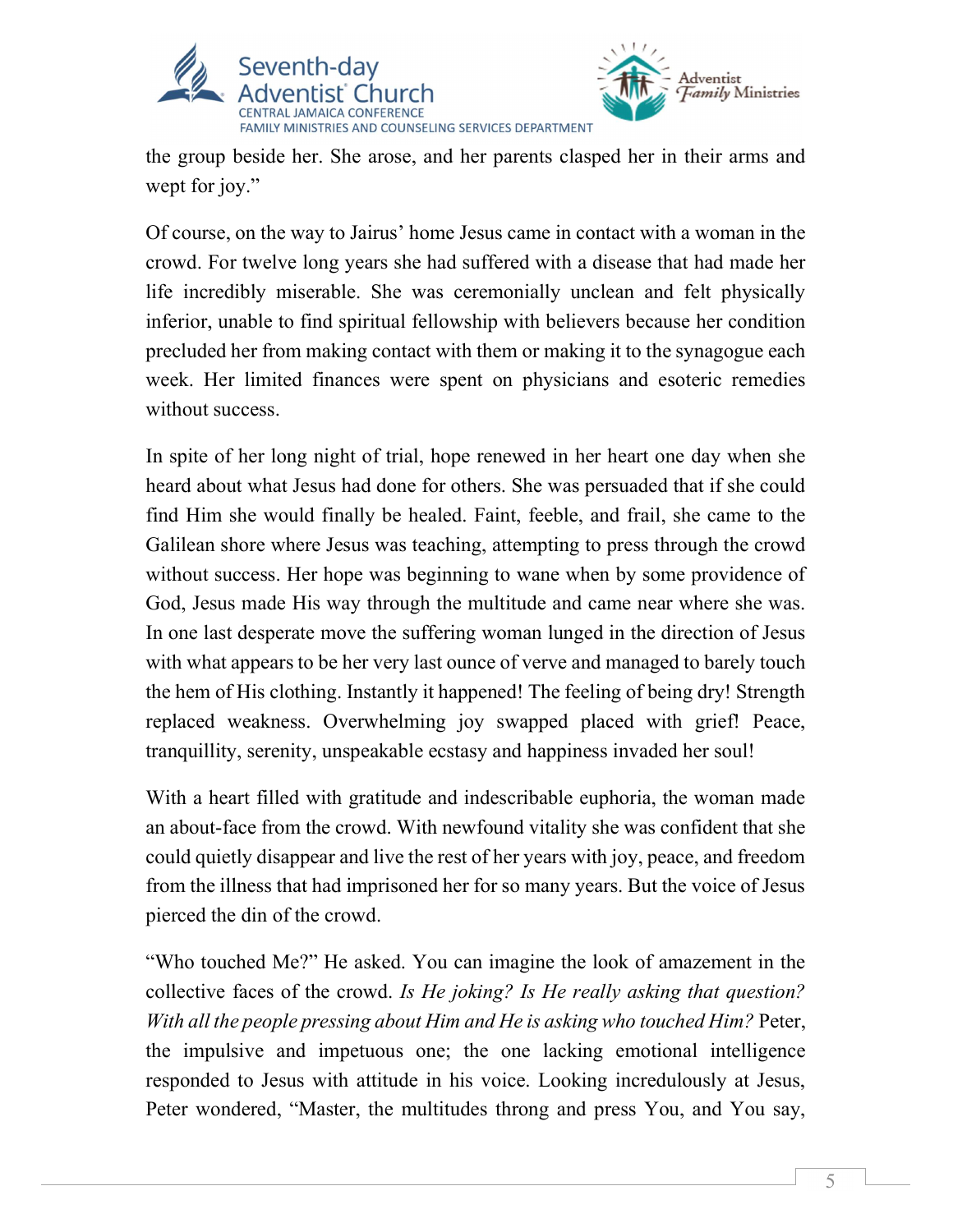



'Who touched Me?'" (Luke 8:45). Jesus disregarded Peter's somewhat mocking question and declared: "Somebody touched Me, for I perceived power going out from Me" (Luke 8:46).

Intending to remain anonymous – a reality Jesus does not accept from anyone who comes to Him – rather wanted to affirm personhood and the unique qualities every human being has been endowed with from their Creator; desiring for this insecure and anxiety ridden woman to become assertive, confident, and selfassured; Jesus created an occasion for real interaction and communion, which this poor woman had lost for twelve long years. Sensing the spotlight on her, the now healed woman came forward and confessed in public what had transpired in her life and what occurred when her need intersected the abundance of Jesus. "She was defiled, destitute, discouraged, and desperate; but she came to Jesus and her need was met." It is one thing to *press* Jesus; it is another thing to *touch* Him.

#### IV. Conclusion

In a study published in the October 2011 issue of Nature Neuroscience, researchers at the Wellcome Trust Centre for Neuroimaging at University College London present evidence that people who are naturally optimistic learn only from information that reinforces that rosy outlook. The study actually suggests that many of us are hardwired for optimism as well. Some reporters have shorthanded this finding to describe *optimism as a "brain defect*." Brain defect or not, optimism seems necessary for personal progress. We have to be able to imagine better realities, to press ourselves toward that goal.

Hope, however, is more than optimism. Biblically speaking, hope, along with faith and love, make up the "big three" of Christianity. They are the things that the apostle Paul spoke about in 1 Corinthians 13 that remain when all else fails. "And now faith, hope, and love *abide*," is how he puts it, and he meant that when we look for the qualities that are distilled from the experience of the believing life together, these three things are the solid footing on which we stand – even if seen now only darkly as through a distorting glass.

What is your need today? Will it take humility and courage to approach it, such as that displayed by Jairus – an arrogant, big-headed, conceited, and self-